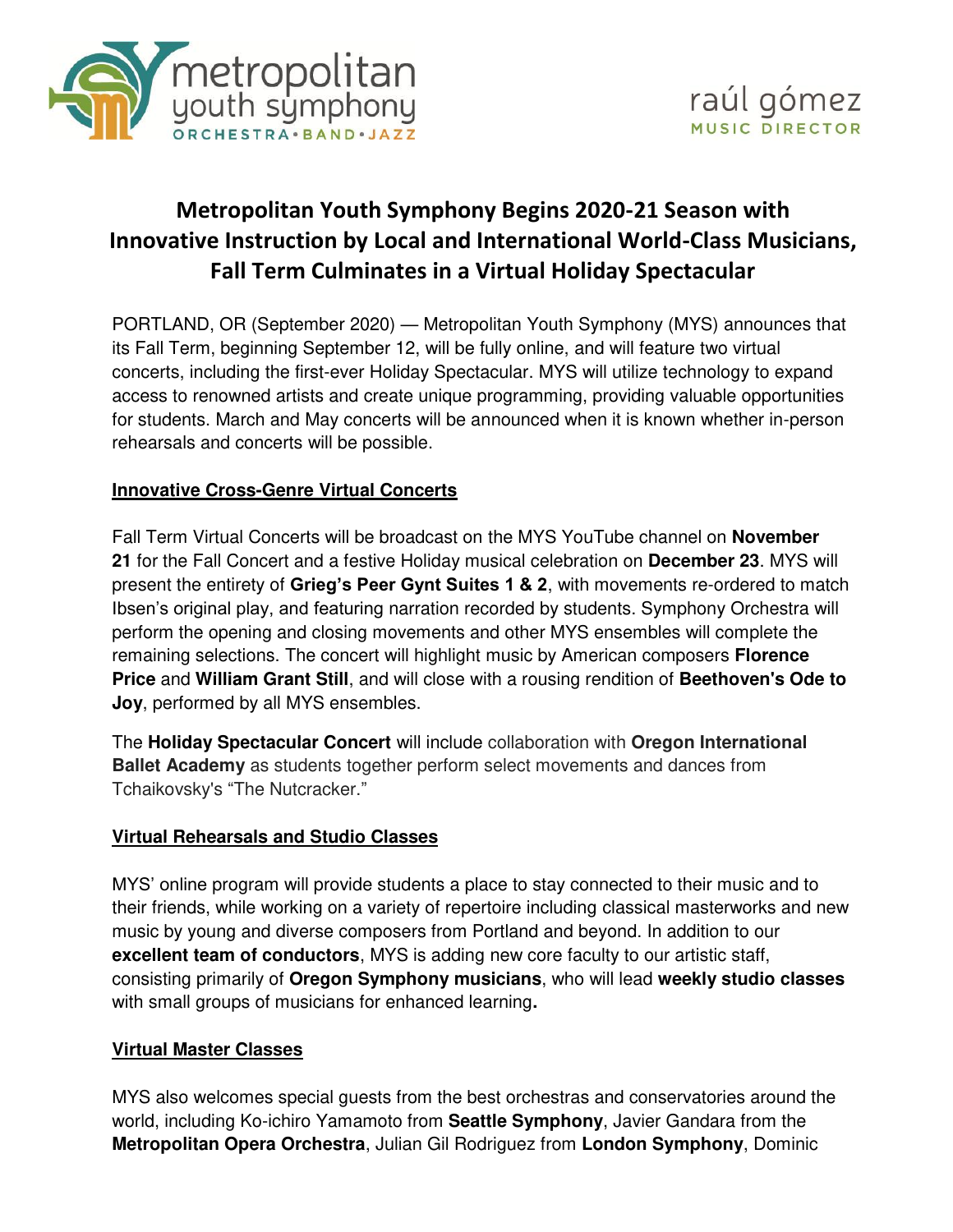



Seldis from the **Royal Concertgebouw Orchestra**, Andrew Brady from **Atlanta Symphony** and Leone Buyse from **The Shepherd School of Music** to lead a series of **Sunday master classes** throughout the season. "With geographical boundaries no longer relevant thanks to modern technology, we are thrilled to give our students access to an extraordinary roster of world-class musicians from top international orchestras and schools," remarked MYS Music Director Raúl Gómez.

## **International Youth Orchestras**

Beyond the music, MYS is partnering with youth orchestras from around the world, including **Mexico, Costa Rica, Venezuela, Brazil, Argentina, Peru, Haiti** and **El Salvador**, to offer selected international students the opportunity to participate in our online program. This adds richness to the students' intercultural experience, witnessed during the organization's 2019 tour to Italy and Austria.

## **The Youth Orchestra Commissioning Initiative**

MYS is partnering with **Portland Youth Philharmonic** and the **New Jersey Youth Symphony** to take part in a new collaborative project. The Youth Orchestra Commissioning Initiative (YOCI), designed by PYP to create remote performances of new works by women and composers of color, connects young musicians with composers who will write short chamber music pieces that students can rehearse and perform from their homes. "MYS is delighted to participate in this exciting project with PYP. We whole-heartedly support David Hattner's vision to bring youth orchestras together to commission music for online performances by women and composers of color, and look forward to the impact the project will have, both on students and the musical community at large," says MYS Executive Director Diana Scoggins. MYS has commissioned new works by American jazz violinist **Regina Carter**, Afghan folk-inspired composer **Seare Farhat**, Costa Rican composer and vocalist **Bernardo Quesada**, Mexican composer **Gustavo Larrea**, and MYS alumna **Katie Palka**, all to be performed at the March 2021 concert. Please see attached pdf for MYS YOCI composer bios. The full list of YOCI composer bios can be found here: [youthorchestras.org/composers-1.](https://youthorchestras.org/composers-1)

### **The Authentic Voice and Young Composers Project**

MYS's innovative partnership with **FearNoMusic's Young Composers Project** continues with *The Authentic Voice*, now in its third season. The series gives young composers an opportunity to write for and hear their work performed by a full symphony orchestra, while giving ensemble musicians a chance to play never performed music by their peers. In particular, the May concert will feature a collaborative piece by several young composers in the format of Theme and Variations.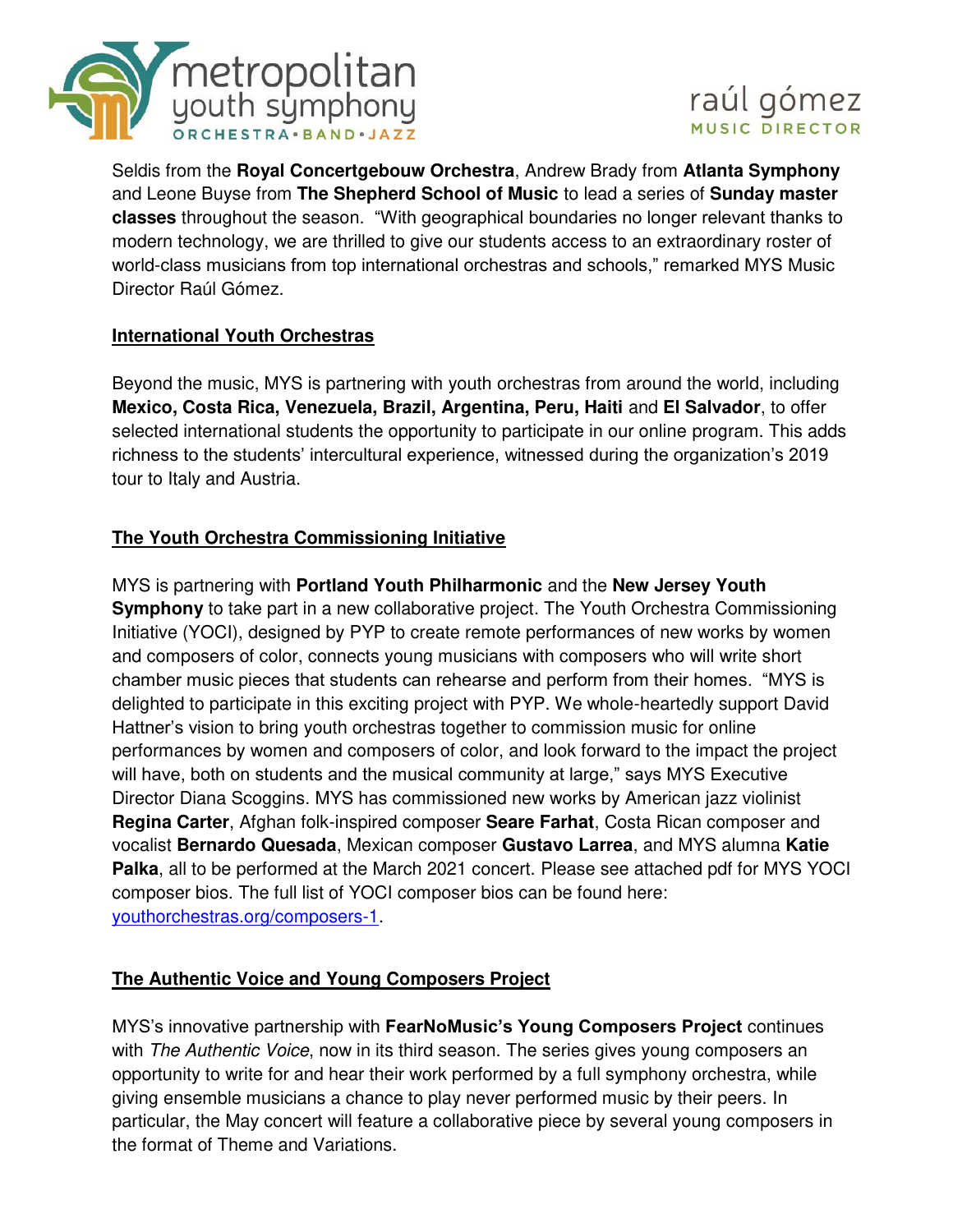



#### **Virtual Hangouts**

MYS Music Director Raúl Gómez continues to host weekly Virtual Hangouts on Thursdays at 4pm PST on the MYS YouTube Channel (www.youtube.com/c/metropolitanyouthsymphony). These virtual conversations include insight into the guests' lives with musical advice plus world premieres and live performances. Past guests include Oregon Symphony Artist-in-Residence **Johannes Moser**, Grammy-nominated violinist **Regina Carter**, world-renowned percussionist **Colin Currie**, Pulitzer Prize winner **Caroline Shaw** and more!

With a foundational commitment to access, **Metropolitan Youth Symphony** educates, develops and promotes over 500 young musicians of all ages and levels of experience each year. MYS Music Director Raúl Gómez leads a team of professional conductors and instrumental faculty, operating 15 ensembles from beginning to advanced levels including orchestra, band, percussion, strings and jazz. MYS develops the whole musician, providing theory classes, instrumental coaching, small groups, and opportunities to collaborate with performers across artistic disciplines.

Past collaborators include violinist and MacArthur Fellow Regina Carter, Oregon Symphony Maestro Carlos Kalmar and members of the Oregon Symphony, Mariachi Una Voz (Hillsboro) and Mariachi Tradición (Forest Grove), composer Gabriela Lena Frank, the Grammy-nominated chamber ensemble A Far Cry, Friends of Chamber Music, Oregon International Ballet Academy, International Youth Silent Film Festival, Pacific Youth Choir, Brooklyn-based PROJECT Trio, and Orchestra of the Americas.

MYS provides tuition-free beginning strings classes, as well as tuition assistance, loaner instruments, and concerts at low income schools throughout the region to typically reach 5,000 students each season. MYS ensembles reflect a broad diversity of cultures and life experiences while fostering a tight-knit community through music, collaboration, peer support, and selfexpression. In response to rapid growth in the metropolitan area, MYS has established a satellite string program in Hillsboro, Oregon.

**MYS is currently accepting video auditions for the 2020-21 season**. Auditions are accepted through September for Fall Term and through January for Winter Term. For more information and to register, please visit PLAYMYS.org.

**Music Director Raúl Gómez** begins his fifth season as Music Director of the Metropolitan Youth Symphony. Recently selected as one of six conductors to be featured in the League of American Orchestra's 2018 Bruno Walter National Conductor Preview, Mr. Gómez competed for the honor with nearly 150 applicants from around the world. Hosted by the Nashville Symphony and music director Giancarlo Guerrero, the Preview selects conductors for their "experience, talent, leadership, and commitment to a career in service to American orchestras." A native of Costa Rica, Mr. Gómez's recent and upcoming engagements include multiple appearances with the Louisiana Philharmonic Orchestra, the Oregon Symphony, the Chamber Orchestra of San Antonio and Acadiana Symphony Orchestra, as well as appearances in Mexico, Brazil and Costa